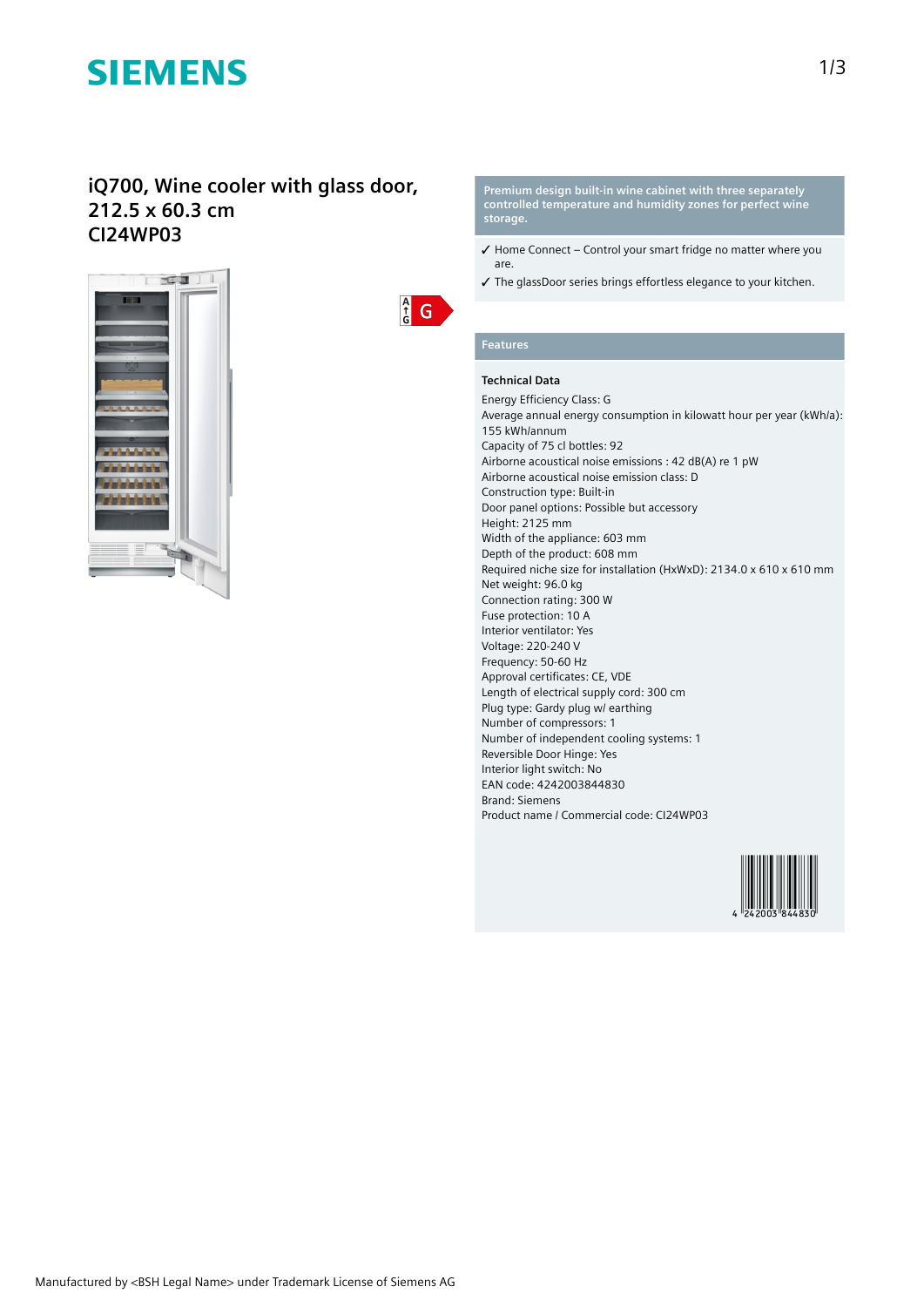# **SIEMENS**

**iQ700, Wine cooler with glass door, 212.5 x 60.3 cm CI24WP03**

### **Features**

#### **Design features**

- glass
- UV protected tinted glass door
- Fit 92 wine bottles (0.75l)
- Temperature range from 5-20°C
- Removable magnetic door seals easy to clean

#### **Additional features**

- Home Connect: iService Remote, Remote Monitoring and Control with Wi-Fi connectivity
- Sabbath mode
- Economy and holiday mode
- Acoustic open door warning system
- 8 PC bottle shelves for 0,75 l
- Right hinged door, door reversible
- Fixed hinge
- TFT-Display
- $\bullet$  Dimensions: 212.5 cm H x 60.3 cm W x 60.8 cm D
- Niche Dimensions: 213.4 cm H x 61 cm W x 61 cm D

#### **Functions**

● Door aperture angle 115°

#### **Performance**

- Energy Efficiency Class: A kWh/yr: 171
- This appliance is intendend to be used exclusively for the storage of wine

#### **Performance and Consumption**

- EU19\_EEK\_D: G
- Total Volume : 370 l
- Net Fridge Volume : 370 l
- Net Freezer Volume : 0 l
- Annual Energy Consumption: 155 kWh/a
- Climate Class: SN-T
- Noise Level : 42 dB , EU19\_Noise emission class\_D: D